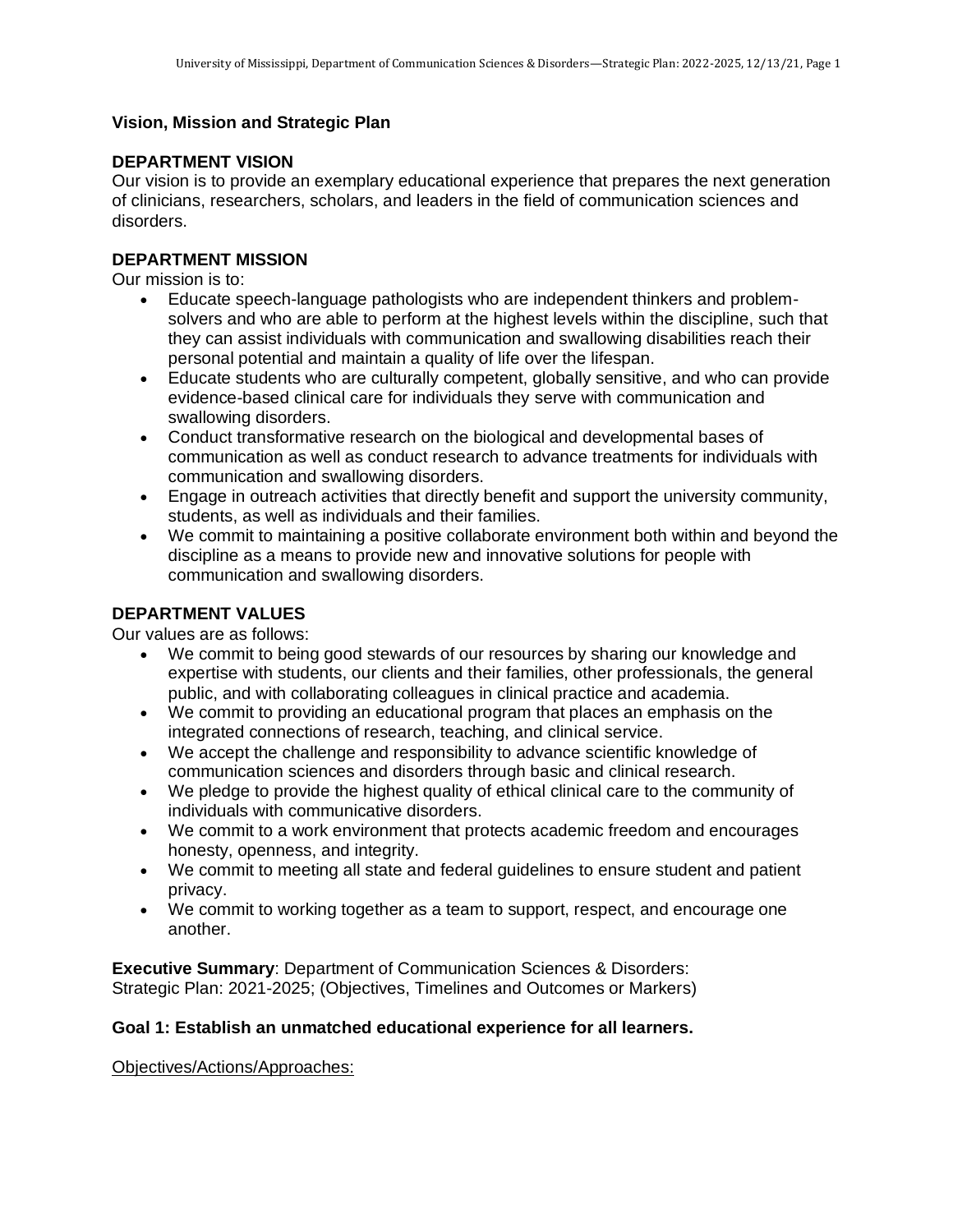1. Launch online version of the CSD minor; 2022; Complete, Number of students enrolled in the online minor as of Nov 2021: 19

2. Launch a minor in "American Sign Language Interpreting". 2022; Number of students in the minor.

3. Launch the online version of the Master's degree program; Fall 2023; Number of students enrolled in the online version of the Master's degree program; Number of graduates

**Progress as of Nov 1, 2021**: A substantive revisions draft of submission to ASHA has been created. The related SACS form is created. All related documents have been uploaded to a BOX folder for departmental review.

4. Launch the CSD-PhD program; 2024; Number of students enrolled in the PhD program

# **Goal 2: Recruit, retain and graduate students with the knowledge, skills and leadership abilities to make a positive difference in the world.**

#### Objectives/Actions/Approaches

1. Increase undergraduate enrollment to 418 (maximum headcount over the last 10 years). 2021-25; The undergraduate enrollment decreased; However the applications for the Fall 2022 semester have increased.

2. Network with community colleges that refer students to us via emails and phone calls. 2021- 25; Number of contacts made with community colleges.

Progress as of Nov 1, 2021: VR has created a comprehensive list of contacts for community colleges and has contacted a local community college. Vickie Barksdale has been requested to contact the other community colleges on the list.

3. Establish a peer-tutor group in each class to assist struggling students; incentivize through NSHLA service points. 2021-25;

Number of students in each class receiving peer-tutoring: Fall 2021: 8

## **Goal 3: Grow innovative, self-sustaining, interdisciplinary programs**

## Objectives/Actions/Approaches

1. Provide an avenue (e.g. Digital badges) for program graduates to obtain pre-professional certification in the following areas to improve efficient and high-quality clinical service delivery:

- Lee Silverman Voice Treatment (LSVT Loud) [https://www.lsvtglobal.com/Students\\_Faculty#trainingAndCertification](https://www.lsvtglobal.com/Students_Faculty#trainingAndCertification) o Class of 2022: 44/60 (73%)
- Flexible and rigid endoscopy (Quantify outcomes). **Progress**: Online module is ready for students to complete. If students pass the module, students sign up for labs and then complete the procedures on manikins. Percentage of students completing the labs: Class of 2022: 88%

2. Implement Medicat to provide EMR training to grad students; 2021; 100% of graduate students are receiving EMR training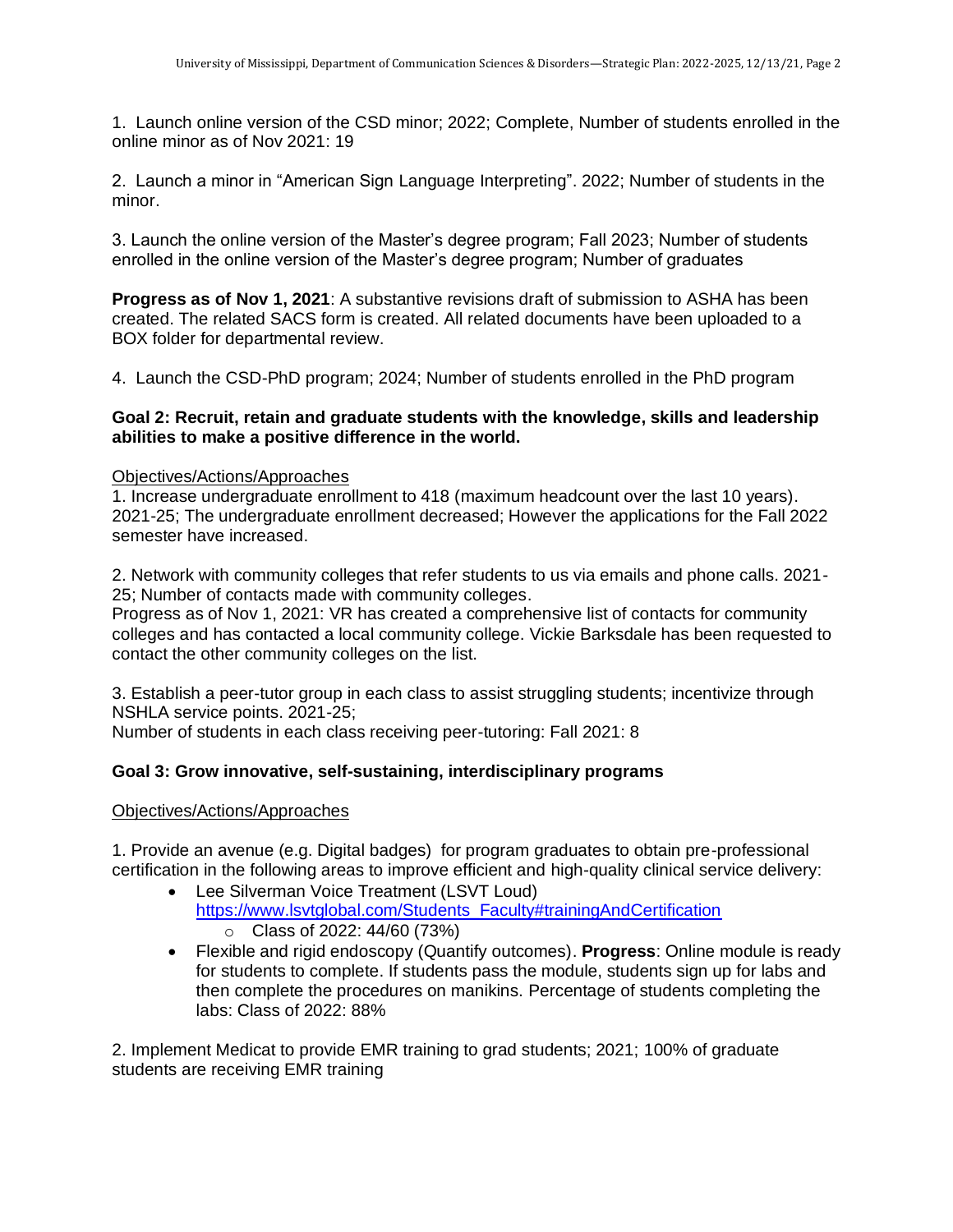3. Hire a faculty member with expertise in voice or swallowing research, 2022; Ongoing with a new search committee.

4. Launch an enhanced version of the Memory or Alzheimer's' Café to provide valuable clinical experience to graduate students; [https://www.jfcsboston.org/Our-Services/Older-](https://www.jfcsboston.org/Our-Services/Older-Adults/Alzheimers-Related-Disorders-Family-Support/Percolator-Memory-Caf%C3%A9-Network)[Adults/Alzheimers-Related-Disorders-Family-Support/Percolator-Memory-Caf%C3%A9-](https://www.jfcsboston.org/Our-Services/Older-Adults/Alzheimers-Related-Disorders-Family-Support/Percolator-Memory-Caf%C3%A9-Network) [Network;](https://www.jfcsboston.org/Our-Services/Older-Adults/Alzheimers-Related-Disorders-Family-Support/Percolator-Memory-Caf%C3%A9-Network) 2022; Launched. Number of students receiving clinical experience through the Memory Café in Fall 2021: 7.

5. Launch the CSD 360 Study USA American Speech Language Hearing Association Convention and Convention Site course; 2022; Task complete. Number of students registered for the course in Fall 2021: 13

6. Launch online learning modules for Early Interventions; 2023; Number of graduates completing the modules.

7. Refine the graduate electronic portfolio development process to ensure that students have a clear understanding of related expectations and value of the electronic portfolio. (Action created in response to the 2017-2018 graduating student survey); 2023; Number of students completing e-portfolios

8. Expand training of CSD graduates in effective business communication, including oral, written, and interpersonal communication to implement educational practices that contribute to student success

- Require all graduate students to take the following free two-hour workshops offered by the Mississippi Small Business Development Center. (Starting a Business – First Steps; How to develop a business plan)
- Recommend all graduate students to take the following free workshops offered by the Mississippi Small Business Development Center. (Cash Flow Projections for Your Business Plan; Social Media Business Series 201)
- Require the development of a plan for setting up a private practice for providing speech-language-swallowing services. This plan should be included in each Master's degree student's electronic portfolio. The plan could be developed as part of the requirements of clinical practica or as a part of the "CSD 690: Prof. Ethics, Licensure, and Curr Trends" course.
- 2023; Percentage of graduates completing business training

9. Establish collaboration with Gerontology and NHM to enhance the Memory Café Experience for graduate students and patients; 2023; Number of interprofessional graduate students participating in Memory Café

10. Revise the undergraduate CSD program to allow all graduates to become eligible for Assistant Certification; 2024; Number of graduates with assistant certification

11. Establish free services for children with speech-language and/or feeding and swallowing issues through seeking grants/awards or donations. 2023-25; Percentage of graduates enrolled in relevant clinical practicum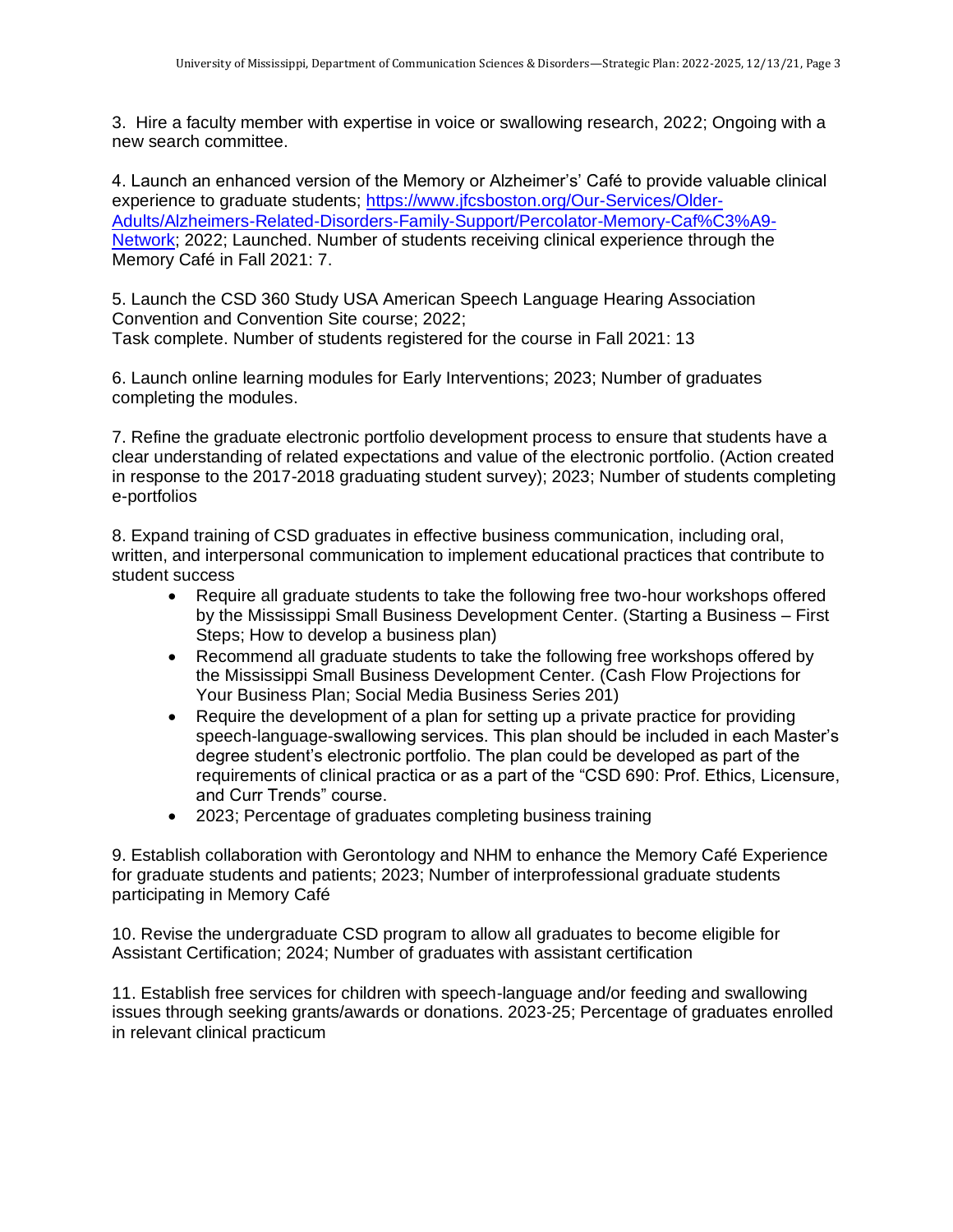12. Establish interprofessional collaboration with the Child Nutrition Center along with the nutrition faculty for improving nutrition for children with feeding and swallowing difficulties; 2024; Number of graduate students from each program participating in the collaboration

13. Promote undergraduate research: Each research faculty member will mentor at least one Undergraduate Honor's thesis/2 years; 2021-25; Number of Undergraduate Honor's Thesis Completed.

FY 2021: 15 students completed honor's thesis

14. Promote graduate research: Each research faculty member with PhD in SLP will mentor at least one Master's thesis/3 years; 2022-25; Number of Master's Thesis completed. FY 2021: Two students completed Master's thesis.

15. Encourage undergraduate students to attend the ASHA convention by registering for the CSD 360 Study USA American Speech Language Hearing Association Convention and Convention Site course; 2022-25; Number of undergraduate students attending the ASHA convention.

Fall 2021, 13 undergraduate students attended the ASHA convention.

16. In addition to the second-year graduate students, encourage first year graduate students to attend the annual convention of the American Speech-Language-Hearing Association (ASHA); 2022-25; Number of UM CSD students attending the ASHA conventions.

FY 2022: 15 attended the convention (COVID and vaccination requirements are possible barriers).

17. Encourage the attendance of all students at the annual conventions of the Mississippi Speech-Language-Hearing Association (MSHA) and other state association meetings; 2022-25; **FY 2021:**

Number of CSD students attending the conventions held by state associations: Three Number of CSD Students presenting at the conventions held by state associations 2021: Three graduate students presented.

## **Goal 4: Strengthen research productivity and community engagement with integrity, compassion and the highest ethical standards**

#### Objectives/Action/Approaches

1. The department will continue to submit multiple research grants/year for external funding till each research lab has external funding sufficient to sustain high research productivity. 2021-25; **FY 2021:** 

- Number of new external grant submissions: Three
- Number of new funded external grants: One
- Dollar amount of external grant funding: \$10,000.00

2. Expand the HILL program and renovate the reading assessment and intervention program. 2022-25; Number of any grant submissions, number of funded community engagement research grants, dollar amount of any grants, number of presentations and publications related to community engagement research.

## **Goal 5: Enhance and nurture the alliance between all learners – past, present and future (2021-25).**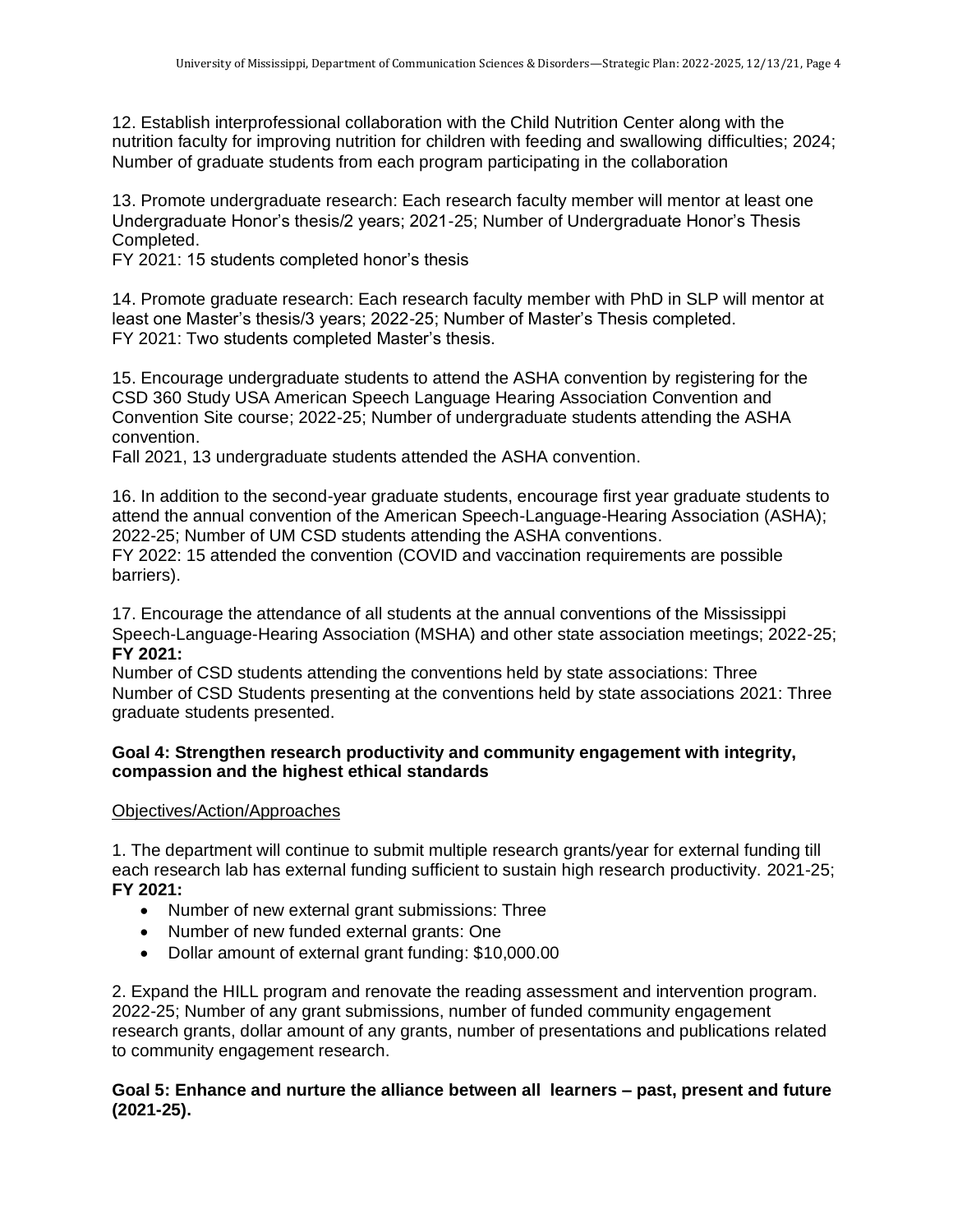## Objectives/Actions/Approaches

1. Increase the attendance of current undergraduate and local high-school students at the Fall Institute; 2022-25; Number of undergraduate and high school students attending the Fall Institute.

FY 2022:

Number of undergrad students attending FI2021: 52

High school students will be informed about the Fall Institute during their Science Fair or any recruitment activities.

2. Increase networking opportunities during the Fall Institute; Ensure enough snack-break periods; 2022-25. Number of networking opportunities.

FY 2022: The fall institute was held virtually due to COVID-19 and participant preferences.

3. Encourage students and faculty/staff members to connect with UM CSD Alumni through their social media pages; 2021-25; Number of alumni connected.

Progress as of Nov 1, 2021: Departmental social media pages have become more active with at least weekly postings; By 2021, Rawool connected with at least 25 alumni through LinkedIn.

# **Goal 6: Enrich everything we do with diversity, equity and inclusion (2021-25).**

#### Objectives/Actions/Approaches

1. Explore ways of funding undergraduate, socio-economically disadvantaged students through scholarships or work-study opportunities; 2021-25; Number of students from poor socioeconomic backgrounds receiving funding.

FY 2022: Two undergraduate students from minority backgrounds have been employed as work-study students.

2. Establish a pool of alumni mentors from diverse backgrounds who are willing to volunteer to mentor students from diverse backgrounds. 2021-25; Number of alumni volunteer mentors from diverse backgrounds.

FY 2021: A list four alumni from diverse backgrounds have been created. Students have been informed about the availability of these mentors.

3. Establish and offer graduate assistantships to students from diverse backgrounds: to mentor and recruit undergrad students from diverse backgrounds; to mentor and recruit middle- and high-school students from diverse backgrounds. 2021-25; Number of students from diverse backgrounds in the undergraduate and graduate program.

FY 2021: Minority undergrad students: 66 out of 326 (20%); Minority grad students 7 out of 97 (7%).

4. Infuse all academic course syllabi with diversity, inclusion and access related information. ASHA has several resources available to meet this goal. Here is an example: Cultural Competency Resources https://caa.asha.org/wp-content/uploads/MIB-Resources-Cultural-Competence.pdf ; 2021-25; Percentage of courses with diversity and inclusion related information: 100%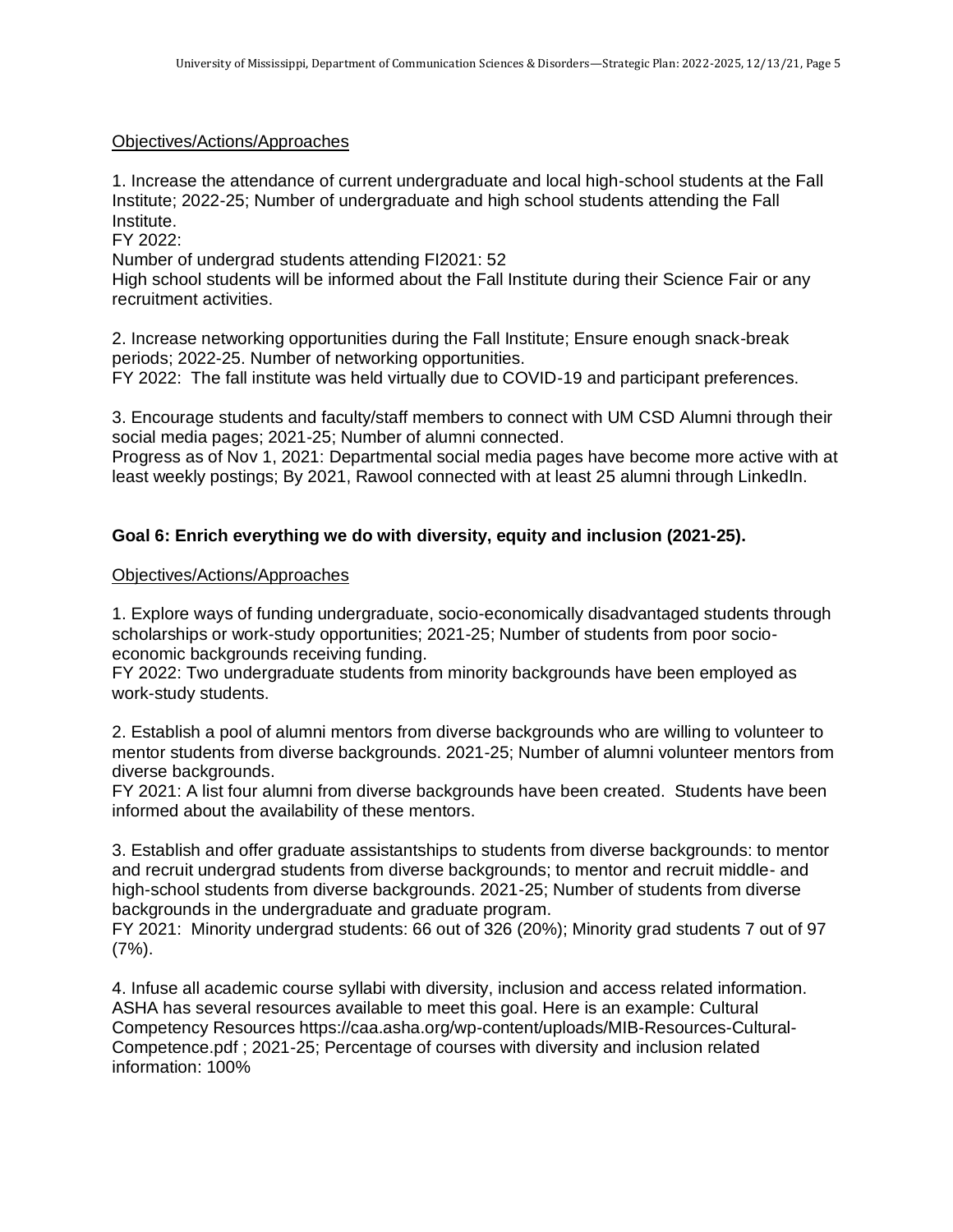5. Require all incoming graduate students to complete the following checklists (One every month during Seven different months. Student will upload each checklist to CALIPSO. Advisors will check on the completions.

- I. ASHA Cultural Competence Awareness Tool: Self-reflection (Developed by the American Speech-Language-Hearing Association; An interactive web-based tool: Designed to help evaluate an individual's cultural competency. <https://www.thatsunheardof.org/assessment/>
- II. ASHA Cultural Competence Checklist: Policies and Procedures (Developed by the American Speech-Language-Hearing Association. A pen-and-paper tool: Designed to heighten your awareness of your agencies'/programs' policies and procedures and the impact/influence of cultural and linguistic factors.) [https://www.asha.org/siteassets/uploadedfiles/multicultural/policies-and](https://www.asha.org/siteassets/uploadedfiles/multicultural/policies-and-procedures-checklist.pdf)[procedures-checklist.pdf](https://www.asha.org/siteassets/uploadedfiles/multicultural/policies-and-procedures-checklist.pdf)
- III. ASHA Cultural Competence Check-In: Culturally Responsive Practice. This tool was developed to heighten your awareness of how you view the influence of culture and language on service delivery. [https://www.asha.org/siteassets/uploadedfiles/multicultural/culturally-responsive](https://www.asha.org/siteassets/uploadedfiles/multicultural/culturally-responsive-practice-checklist.pdf)[practice-checklist.pdf](https://www.asha.org/siteassets/uploadedfiles/multicultural/culturally-responsive-practice-checklist.pdf)
- IV. ASHA Self-Reflection: Gender Inclusivity: Responses are not intended to be an end point but rather to provide consideration on how to be inclusive. Selfreflection and learning are ongoing components of cultural and clinical competence [https://www.asha.org/siteassets/uploadedfiles/multicultural/gender](https://www.asha.org/siteassets/uploadedfiles/multicultural/gender-inclusivity-self-reflection.pdf)[inclusivity-self-reflection.pdf](https://www.asha.org/siteassets/uploadedfiles/multicultural/gender-inclusivity-self-reflection.pdf)
- V. Cultural Competence Self-Evaluation Form (CCSE) (Developed by: Anthony J Marsella. © AJM (2009) Atlanta, Georgia. Free use with acknowledgement and citation. Based on Marsella, Kaplan, & Suarez, 2000; Yamada, Marsella, & Yamada, 1998; Yamada, Marsella, & Atuel, 2002; Hanson, Pepitone, Green (2000). Contact: [marsella@hawaii.edu;](mailto:marsella@hawaii.edu) A pen and paper tool Intended for related service providers working with adults, including psychology and counseling disciplines.) [http://www.indigenouspsych.org/Members/Marsella,%20Anthony/Cultural%20Co](http://www.indigenouspsych.org/Members/Marsella,%20Anthony/Cultural%20Competence%20Self%20Evaluation.pdf)

[mpetence%20Self%20Evaluation.pdf](http://www.indigenouspsych.org/Members/Marsella,%20Anthony/Cultural%20Competence%20Self%20Evaluation.pdf)

VI. Cultural Competence Self-Assessment Checklist for Practitioners Providing Behavioral Health Services to Children, Youth and their Families (Developed by Tawara D. Goode at the National Center for Cultural Competence,Georgetown University Center for Child and Human Development; A pen and paper 40-item tool, intended for providers serving school-age children and youth to self-assess awareness and sensitivity to the importance of cultural diversity and cultural competence surrounding behavioral health issues for children, youth and their families.)

<http://nccc.georgetown.edu/documents/ChecklistBehavioralHealth.pdf>

VII. Cultural Competence Self-Assessment Checklist for Practitioners Providing Early Childhood Intervention (Developed by Tawara D. Goode at the National Center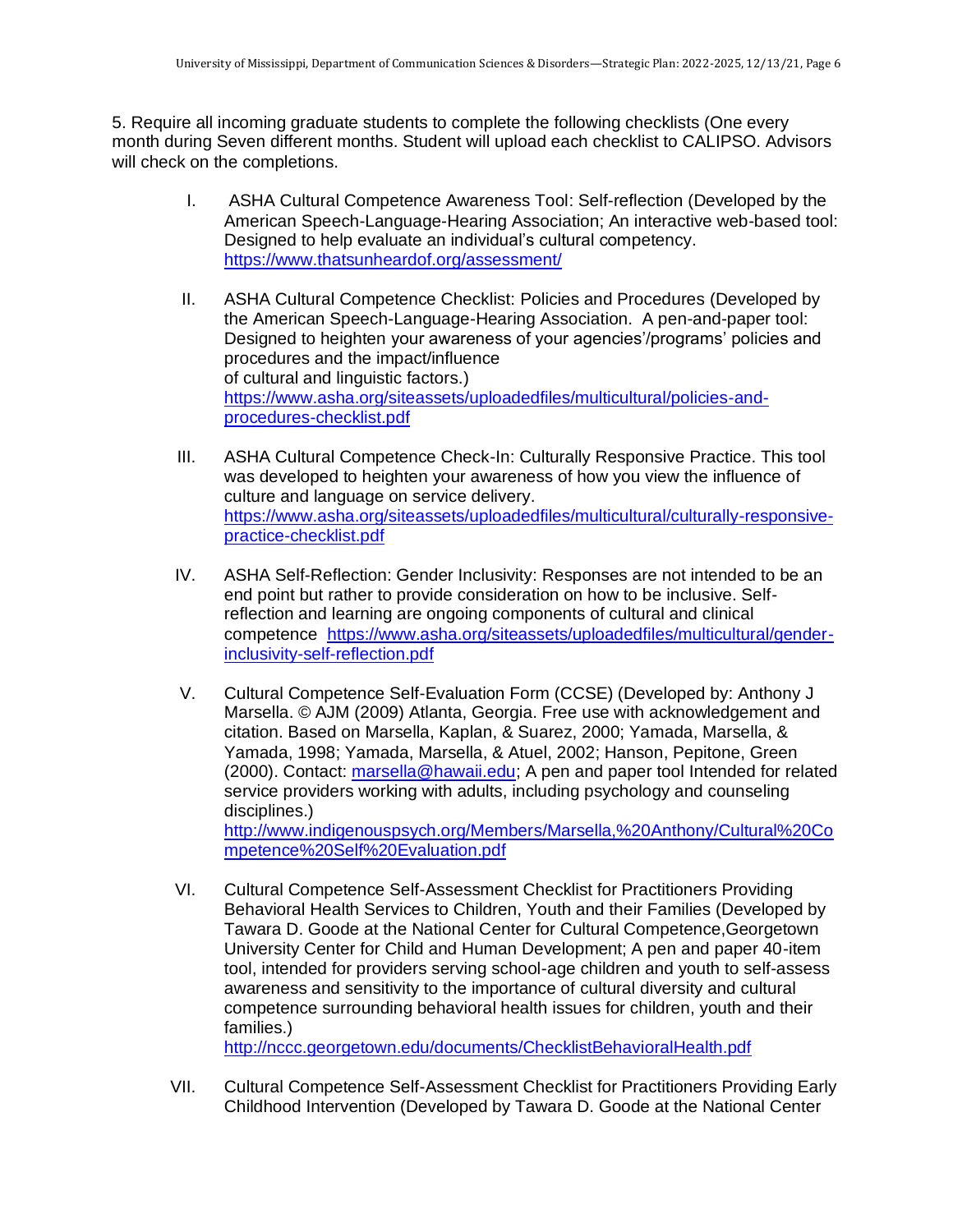for Cultural Competence, Georgetown University Center for Child and Human Development; Percentage of first year graduate students completing all of the five check

a. <https://nccc.georgetown.edu/documents/ChecklistEIEC.pdf>

Percentage of first year graduate students completing all of the seven checklists.

Table 1. The alignment of the department plan with the School of Applied Sciences and University of Mississippi goals/actions. The last column shows expected outcomes or markers for completion of the objectives.

|                                                                                          | <b>Timeli</b>  | <b>UM Goal or</b>                                                    | Outcomes/                                                                                                                        |  |
|------------------------------------------------------------------------------------------|----------------|----------------------------------------------------------------------|----------------------------------------------------------------------------------------------------------------------------------|--|
|                                                                                          | ne             | <b>Action</b>                                                        | <b>Markers</b>                                                                                                                   |  |
| School/college Goal 1. Provide an unmatched educational<br>experience for all learners   |                |                                                                      |                                                                                                                                  |  |
| Launch online version of the CSD minor                                                   | 2022           | Develop and<br>implement<br>educational<br>practices<br>that         | Number of<br>students<br>enrolled in<br>the online<br>minor                                                                      |  |
| Launch the online version of the Master's degree<br>program                              | Fall<br>2023   | contribute to<br>student<br>success                                  | Number of<br>students<br>enrolled in<br>the online<br>version of<br>the Master's<br>degree<br>program,<br>Number of<br>graduates |  |
| Launch an online minor in "American Sign Language<br>Interpreting".                      | 2022           |                                                                      | Number of<br>students in<br>the online<br>minor of ASL                                                                           |  |
| Launch the CSD-PhD program                                                               | 2024           | Foster<br>excellence in<br>graduate and<br>professional<br>education | Number of<br>students<br>enrolled in<br>the PhD<br>program                                                                       |  |
| School/College Goal 2. Attract, retain and graduate students with                        |                |                                                                      |                                                                                                                                  |  |
| the knowledge, skills and leadership abilities to make a positive                        |                |                                                                      |                                                                                                                                  |  |
| difference in the world.                                                                 |                |                                                                      |                                                                                                                                  |  |
| Increase undergraduate enrollment by 5% over the<br>next five years                      | $2021 -$<br>25 | Provide<br>bridge and                                                | % increase<br>in enrollment                                                                                                      |  |
| Network with community colleges that refer students<br>to us via emails and phone calls. | $2021 -$<br>25 | immersive<br>student<br>experiences<br>to help<br>talented           | Number of<br>contacts<br>made with<br>community<br>colleges                                                                      |  |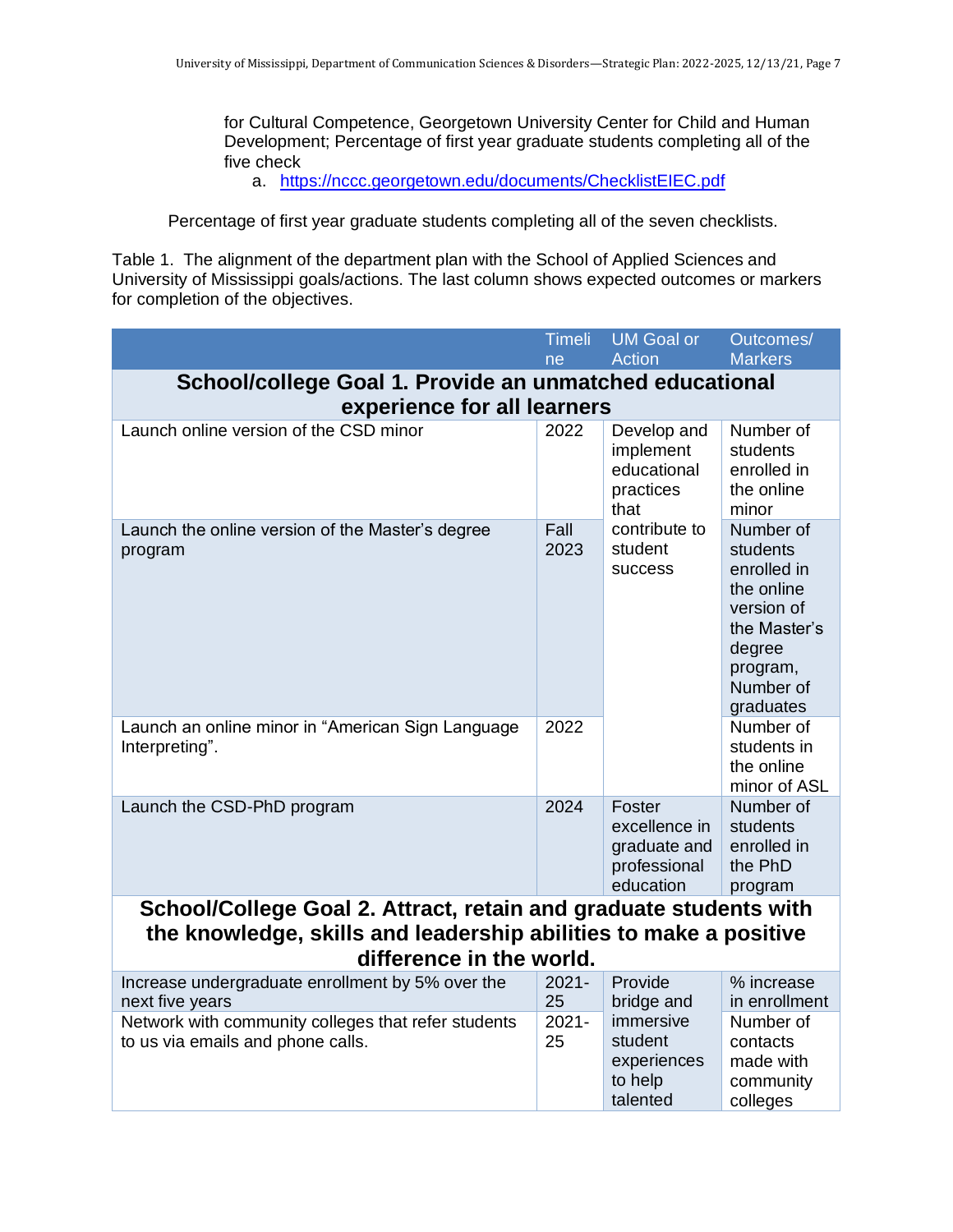|                                                                                                                                                                                                                                                                                                                                                                                                                                                                                                                                                                                                                                 | <b>Timeli</b>  | <b>UM Goal or</b>                                                                                                  | Outcomes/                                                                                                                                                                                  |
|---------------------------------------------------------------------------------------------------------------------------------------------------------------------------------------------------------------------------------------------------------------------------------------------------------------------------------------------------------------------------------------------------------------------------------------------------------------------------------------------------------------------------------------------------------------------------------------------------------------------------------|----------------|--------------------------------------------------------------------------------------------------------------------|--------------------------------------------------------------------------------------------------------------------------------------------------------------------------------------------|
|                                                                                                                                                                                                                                                                                                                                                                                                                                                                                                                                                                                                                                 | ne             | <b>Action</b>                                                                                                      | <b>Markers</b>                                                                                                                                                                             |
| Establish a peer-tutor group in each class to assist<br>struggling students; incentivize through NSHLA<br>service points.                                                                                                                                                                                                                                                                                                                                                                                                                                                                                                       | $2021 -$<br>25 | students<br>transition to<br>a university<br>environment                                                           | Number of<br>students in<br>each class<br>receiving<br>peer-tutoring                                                                                                                       |
| School/College Goal #3. Grow innovative, self-sustaining,                                                                                                                                                                                                                                                                                                                                                                                                                                                                                                                                                                       |                |                                                                                                                    |                                                                                                                                                                                            |
| interdisciplinary degree programs                                                                                                                                                                                                                                                                                                                                                                                                                                                                                                                                                                                               |                |                                                                                                                    |                                                                                                                                                                                            |
| Provide an avenue (e.g. digital badges) for program<br>graduates to obtain pre-professional certification in<br>the following areas to improve efficient and high-<br>quality clinical service delivery:<br>Lee Silverman Voice Treatment (LSVT Loud)<br>https://www.lsvtglobal.com/Students_F<br>$\circ$<br>aculty#trainingAndCertification<br>Introduction to PROMPT technique Online<br><b>Modules</b><br>https://promptinstitute.com/page/intro_<br>$\circ$<br>modules<br>Flexible and rigid endoscopy (Quantify<br>outcomes)<br>Three-pronged approach:<br>$\circ$<br>Training/Current evidence/Simulation-<br>application | 2020-<br>25    | Foster<br>excellence in<br>graduate and<br>professional<br>education                                               | Number of<br>graduate<br>students who<br>receive<br>student<br>certification<br>before<br>graduating).<br><b>Outcomes</b><br>recorded<br>through e-<br>portfolios<br>and<br><b>CALIPSO</b> |
| Implement Medicat to provide EMR training to grad<br>students                                                                                                                                                                                                                                                                                                                                                                                                                                                                                                                                                                   | 2021           | Foster<br>excellence in<br>graduate and<br>professional<br>education                                               | Percentage<br>of graduate<br>students<br>receiving<br><b>EMR</b> training                                                                                                                  |
| Hire a faculty member with expertise in Voice or<br>Swallowing research                                                                                                                                                                                                                                                                                                                                                                                                                                                                                                                                                         | 2021           |                                                                                                                    | Complete/inc<br>omplete                                                                                                                                                                    |
| Launch an enhanced version of the Memory or<br>Alzheimer's' Café to provide valuable clinical<br>experience to graduate students<br>https://www.jfcsboston.org/Our-Services/Older-<br>Adults/Alzheimers-Related-Disorders-Family-<br>Support/Percolator-Memory-Caf%C3%A9-Network                                                                                                                                                                                                                                                                                                                                                | 2022           | Develop and<br>implement<br>educational<br>practices<br>that<br>contribute to<br>student<br>success                | Number of<br>students<br>receiving<br>clinical<br>experience<br>through the<br>Memory<br>Cafe                                                                                              |
| Launch the CSD 360 Study USA American Speech<br>Language Hearing Association Convention and<br><b>Convention Site course</b>                                                                                                                                                                                                                                                                                                                                                                                                                                                                                                    | 2022           | Encourage<br>the<br>development<br>of<br>experiential<br>learning in all<br>undergradua<br>te academic<br>programs | Number of<br>students<br>registered for<br>the course                                                                                                                                      |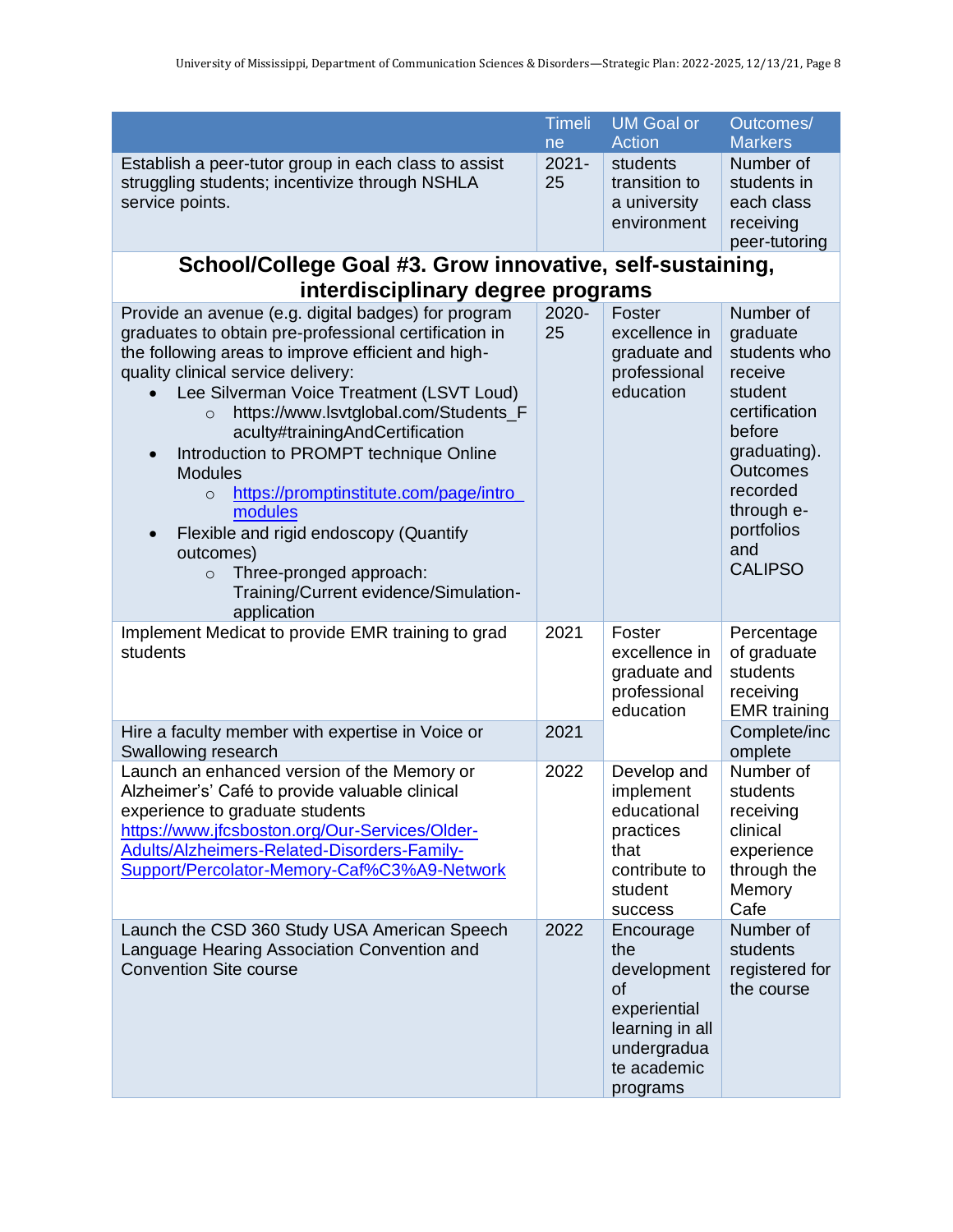|                                                                                                                                                                                                                                                                                                                                                                                                                                                                                                                                                                                                                                                                                                                                                                                                                                                                                                                                                                                                                                                                                           | <b>Timeli</b><br>ne | <b>UM Goal or</b><br><b>Action</b>                                                                                                                                                                                                                                                                                            | Outcomes/<br><b>Markers</b>                                                                      |
|-------------------------------------------------------------------------------------------------------------------------------------------------------------------------------------------------------------------------------------------------------------------------------------------------------------------------------------------------------------------------------------------------------------------------------------------------------------------------------------------------------------------------------------------------------------------------------------------------------------------------------------------------------------------------------------------------------------------------------------------------------------------------------------------------------------------------------------------------------------------------------------------------------------------------------------------------------------------------------------------------------------------------------------------------------------------------------------------|---------------------|-------------------------------------------------------------------------------------------------------------------------------------------------------------------------------------------------------------------------------------------------------------------------------------------------------------------------------|--------------------------------------------------------------------------------------------------|
| Launch online learning modules for Early<br>Interventions                                                                                                                                                                                                                                                                                                                                                                                                                                                                                                                                                                                                                                                                                                                                                                                                                                                                                                                                                                                                                                 | 2023                | Develop and<br>implement<br>educational<br>practices                                                                                                                                                                                                                                                                          | Number of<br>graduates<br>completing<br>the modules                                              |
| Refine the graduate electronic portfolio development<br>process to ensure that students have a clear<br>understanding of related expectations and value of<br>the electronic portfolio. (Action created in response to<br>the 2017-2018 graduating student survey)                                                                                                                                                                                                                                                                                                                                                                                                                                                                                                                                                                                                                                                                                                                                                                                                                        | 2023                | that<br>contribute to<br>student<br><b>SUCCESS</b>                                                                                                                                                                                                                                                                            | Number of<br>students<br>completing<br>e-portfolios                                              |
| Expand training of CSD graduates in effective<br>business communication, including oral, written, and<br>interpersonal communication to implement<br>educational practices that contribute to student<br>success<br>Require all graduate students to take the following<br>free two-hour workshops offered by the Mississippi<br>Small Business Development Center.<br>Starting a Business - First Steps<br>$\bullet$<br>How to develop a business plan<br>Recommend all graduate students to take the<br>following free workshops offered by the Mississippi<br>Small Business Development Center.<br>Cash Flow Projections for Your Business Plan<br>Social Media Business Series 201<br>Require the development of a plan for setting up a<br>private practice for providing speech-language-<br>swallowing services. This plan should be included in<br>each Master's degree student's electronic portfolio.<br>The plan could be developed as part of the<br>requirements of clinical practica or as a part of the<br>"CSD 690: Prof. Ethics, Licensure, and Curr Trends"<br>course. | 2023                | Foster<br>excellence in<br>graduate and<br>professional<br>education,<br>Create a<br>strategy or<br>an<br>organization<br>al unit to<br>support<br>connections<br>to<br>businesses<br>and other<br>external<br>entities that<br>will support<br>research<br>programs,<br>academic<br>programs,<br>and creative<br>initiatives | Percentage<br>of graduates<br>completing<br>business<br>training                                 |
| Establish collaboration with Gerontology and NHM to<br>enhance the Memory Café Experience for graduate<br>students and patients                                                                                                                                                                                                                                                                                                                                                                                                                                                                                                                                                                                                                                                                                                                                                                                                                                                                                                                                                           | 2023                | Foster<br>excellence in<br>graduate and<br>professional<br>education                                                                                                                                                                                                                                                          | Number of<br>interprofessi<br>onal<br>graduate<br>students<br>participating<br>in Memory<br>Cafe |
| Revise the undergraduate CSD program to allow all<br>graduates to become eligible for Assistant<br>Certification                                                                                                                                                                                                                                                                                                                                                                                                                                                                                                                                                                                                                                                                                                                                                                                                                                                                                                                                                                          | 2024                | Encourage<br>the<br>development<br>of<br>experiential<br>learning in all<br>undergradua                                                                                                                                                                                                                                       | Number of<br>graduates<br>with<br>assistant<br>certification                                     |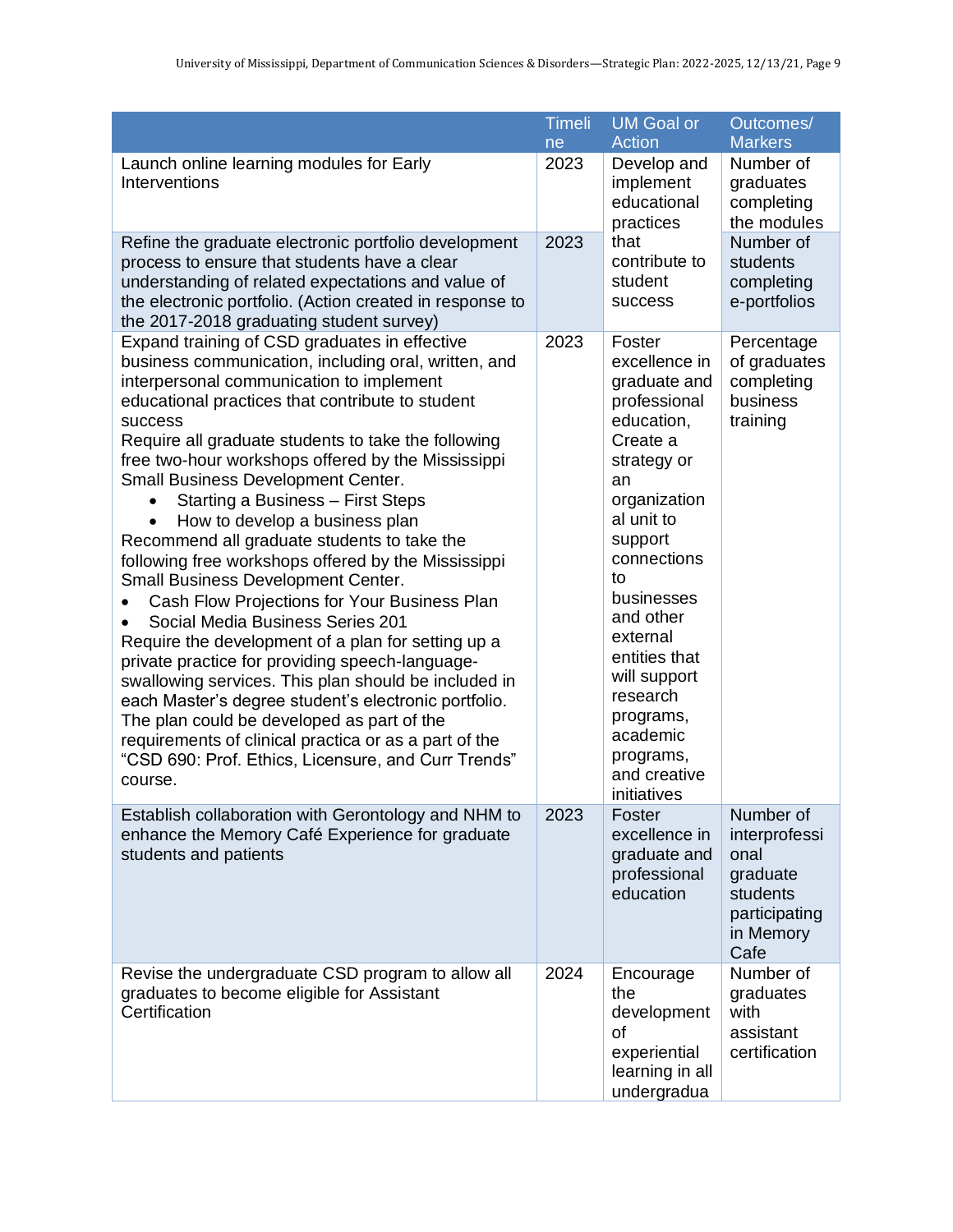|                                                                                                                                                                                                     | <b>Timeli</b><br>ne | <b>UM Goal or</b><br><b>Action</b>                                              | Outcomes/<br><b>Markers</b>                                                                                                                              |
|-----------------------------------------------------------------------------------------------------------------------------------------------------------------------------------------------------|---------------------|---------------------------------------------------------------------------------|----------------------------------------------------------------------------------------------------------------------------------------------------------|
|                                                                                                                                                                                                     |                     | te academic<br>programs                                                         |                                                                                                                                                          |
| Establish free services for children with speech-<br>language and/or feeding and swallowing issues<br>through seeking grants/awards or donations.                                                   | 2023-<br>25         | Foster<br>excellence in<br>graduate and<br>professional<br>education            | Percentage<br>of graduates<br>enrolled in<br>relevant<br>clinical<br>practicum                                                                           |
| Establish interprofessional collaboration with the<br>Child Nutrition Center along with the nutrition faculty<br>for improving nutrition for children with feeding and<br>swallowing difficulties.  | 2024                | Foster<br>excellence in<br>graduate and<br>professional<br>education            | Number of<br>graduate<br>students<br>from each<br>program<br>participating<br>in the<br>collaboration                                                    |
| Promote undergraduate research: Each research<br>faculty member will mentor at least one<br>Undergraduate Honor's thesis/2 years; 2021-25;<br>Number of Undergraduate Honor's Thesis<br>Completed.  | $2021 -$<br>25      | Create<br>programs to<br>support<br>innovative<br>research                      | Number of<br>Undergradua<br>te Honor's<br><b>Thesis</b><br>Completed.                                                                                    |
| Promote graduate research: Each research faculty<br>member will mentor at least one Master's thesis/3<br>years;                                                                                     | 2022-<br>25         | capabilities<br>and<br>engagement                                               | Number of<br>Master's<br><b>Thesis</b><br>completed.                                                                                                     |
| Encourage undergraduate students to attend the<br>ASHA convention by registering for the CSD 360<br>Study USA American Speech Language Hearing<br>Association Convention and Convention Site course | 2022-<br>25         | Develop<br>programs<br>and<br>opportunities<br>to foster<br>intellectual        | Number of<br>undergradua<br>te students<br>attending the<br><b>ASHA</b><br>convention                                                                    |
| In addition to the second-year graduate students,<br>encourage first year graduate students to attend the<br>annual convention of the American Speech-<br>Language-Hearing Association (ASHA)       |                     | engagement<br>among<br>faculty, staff,<br>students,<br>and external<br>partners | Number of<br><b>UM CSD</b><br>students<br>attending the<br><b>ASHA</b><br>conventions                                                                    |
| Encourage the attendance of all students at the<br>annual conventions of the Mississippi Speech-<br>Language-Hearing Association (MSHA) and other<br>state association meetings                     |                     |                                                                                 | Number of<br><b>CSD</b><br>students<br>attending the<br>conventions<br>held by state<br>associations,<br>Number of<br><b>CSD</b><br>presenting at<br>the |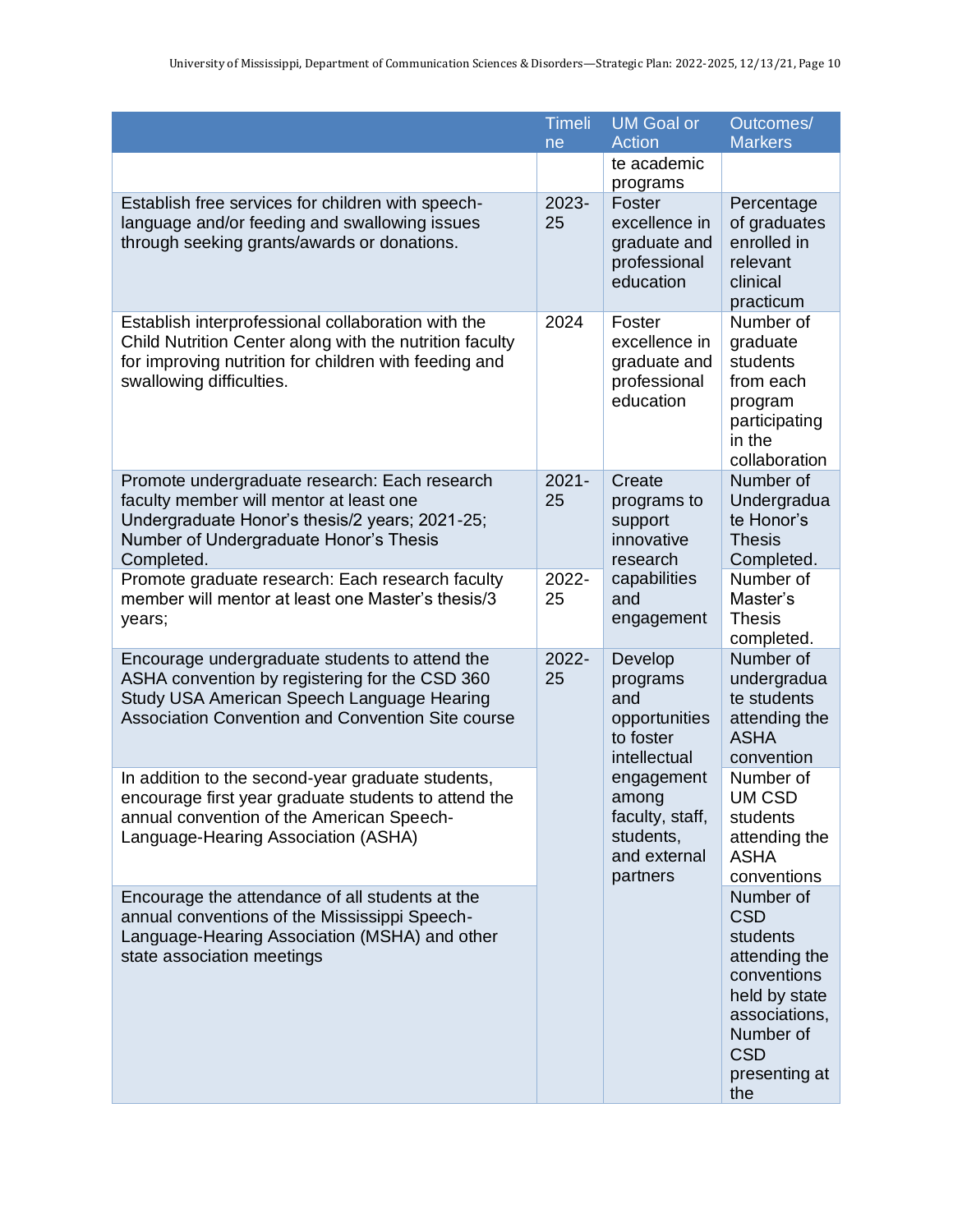|                                                                                                                                                                                                  | <b>Timeli</b>    | <b>UM Goal or</b>                                      | Outcomes/                                                                                                                                                                                                                                        |
|--------------------------------------------------------------------------------------------------------------------------------------------------------------------------------------------------|------------------|--------------------------------------------------------|--------------------------------------------------------------------------------------------------------------------------------------------------------------------------------------------------------------------------------------------------|
|                                                                                                                                                                                                  |                  | <b>Action</b>                                          | <b>Markers</b>                                                                                                                                                                                                                                   |
|                                                                                                                                                                                                  | ne               |                                                        | conventions                                                                                                                                                                                                                                      |
|                                                                                                                                                                                                  |                  |                                                        | held by state                                                                                                                                                                                                                                    |
|                                                                                                                                                                                                  |                  |                                                        | associations                                                                                                                                                                                                                                     |
| Strategic Goal 4. Strengthen research productivity and community                                                                                                                                 |                  |                                                        |                                                                                                                                                                                                                                                  |
|                                                                                                                                                                                                  |                  |                                                        |                                                                                                                                                                                                                                                  |
| engagement with integrity, compassion and the highest ethical                                                                                                                                    |                  |                                                        |                                                                                                                                                                                                                                                  |
| <b>standards</b>                                                                                                                                                                                 |                  |                                                        |                                                                                                                                                                                                                                                  |
| The department will continue to submit multiple<br>research grants/year for external funding till each<br>research lab has external funding sufficient to sustain<br>high research productivity. | $2021 -$<br>2025 | Create<br>programs to<br>support<br>innovative         | Number of<br>grant<br>submissions,<br>number of                                                                                                                                                                                                  |
|                                                                                                                                                                                                  |                  | research<br>capabilities<br>and                        | funded<br>external<br>grants,                                                                                                                                                                                                                    |
|                                                                                                                                                                                                  |                  | engagement<br>among<br>faculty, staff,                 | <b>Dollar</b><br>amount of<br>external                                                                                                                                                                                                           |
|                                                                                                                                                                                                  |                  | students and                                           | grant funding                                                                                                                                                                                                                                    |
|                                                                                                                                                                                                  |                  | external                                               | Number of                                                                                                                                                                                                                                        |
| Community Engagement Research: Expand the HILL<br>program and renovate the Dyslexia program                                                                                                      |                  | partners.                                              | any grant<br>submissions,<br>number of<br>funded<br>community<br>engagement<br>research<br>grants, dollar<br>amount of<br>any grants,<br>number of<br>presentation<br>s and<br>publications<br>related to<br>community<br>engagement<br>research |
| School/College Goal 5. Enhance and nurture the alliance between                                                                                                                                  |                  |                                                        |                                                                                                                                                                                                                                                  |
| School of Applied Science learners – past, present and future                                                                                                                                    |                  |                                                        |                                                                                                                                                                                                                                                  |
| Increase the attendance of current undergraduate                                                                                                                                                 | 2022-            | Develop                                                | Number of                                                                                                                                                                                                                                        |
| and local high-school students at the Fall Institute.                                                                                                                                            | 25               | programs                                               | undergradua                                                                                                                                                                                                                                      |
|                                                                                                                                                                                                  |                  | and                                                    | te students                                                                                                                                                                                                                                      |
|                                                                                                                                                                                                  |                  | opportunities                                          | attending the                                                                                                                                                                                                                                    |
|                                                                                                                                                                                                  |                  | to foster                                              | <b>Fall Institute</b>                                                                                                                                                                                                                            |
| Increase networking opportunities during the Fall<br>Institute                                                                                                                                   |                  | intellectual<br>engagement<br>among<br>faculty, staff, | Ensure<br>enough<br>snack-break<br>periods                                                                                                                                                                                                       |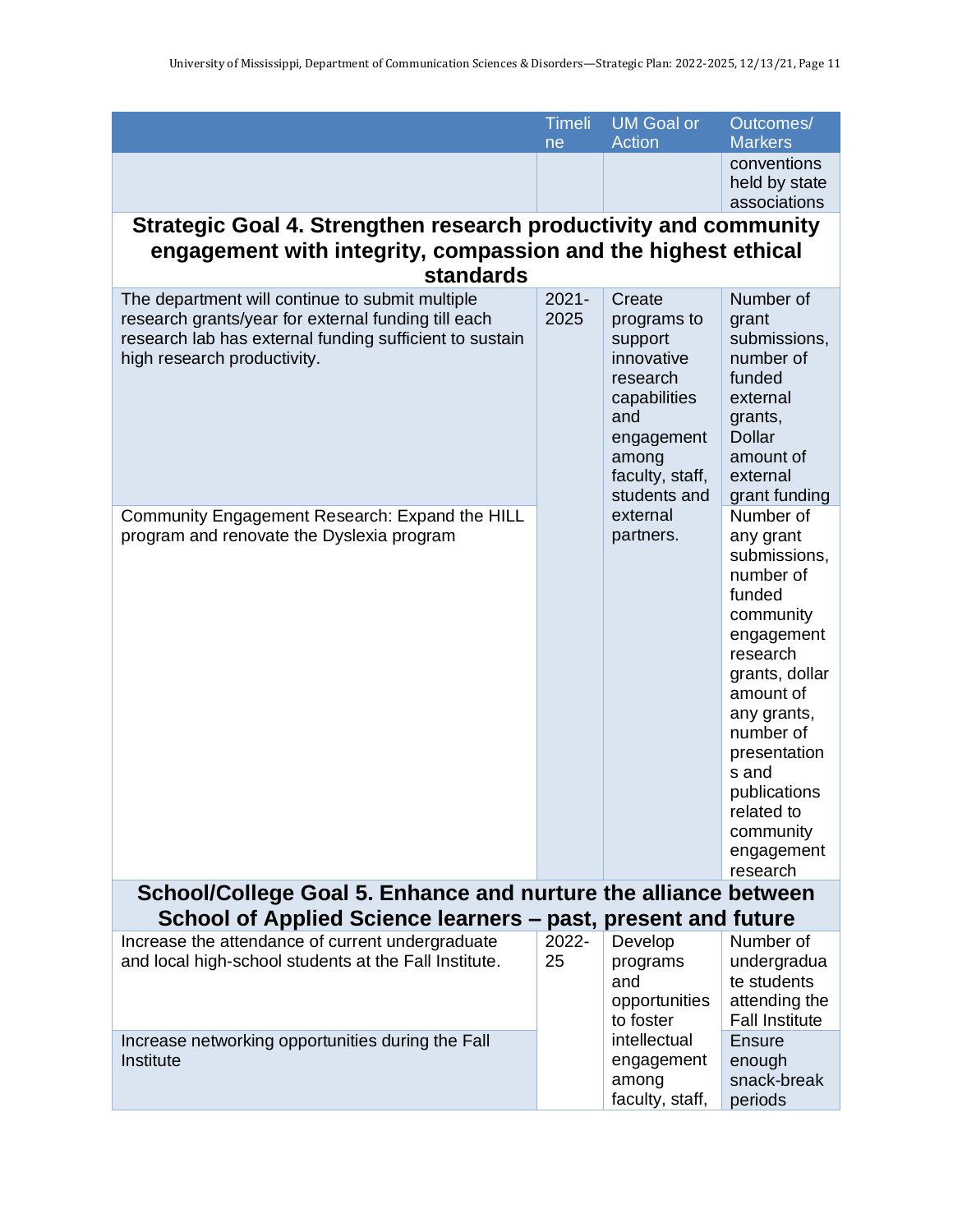|                                                                                                                  | <b>Timeli</b>  | <b>UM Goal or</b>         | Outcomes/                   |
|------------------------------------------------------------------------------------------------------------------|----------------|---------------------------|-----------------------------|
|                                                                                                                  | ne             | <b>Action</b>             | <b>Markers</b>              |
| Encourage students and faculty/staff members to<br>connect with UM CSD Alumni through their social               |                | students,<br>and external | Number of<br>alumni         |
| media pages                                                                                                      |                | partners                  | connected                   |
| School/College Goal 6. Enrich everything we do with diversity,                                                   |                |                           |                             |
| equity and inclusion                                                                                             |                |                           |                             |
| Explore ways of funding undergraduate students from                                                              | $2021 -$       | Provide                   | Number of                   |
| socio-economically disadvantaged backgrounds                                                                     | 25             | bridge and                | students                    |
| through scholarships or work-study opportunities.                                                                |                | immersive                 | from diverse                |
|                                                                                                                  |                | student                   | backgrounds                 |
|                                                                                                                  |                | experiences               | receiving                   |
|                                                                                                                  |                | to help                   | funding                     |
| Establish a pool of alumni mentors from diverse                                                                  |                | talented                  | Number of                   |
| backgrounds who are willing to volunteer to mentor<br>students from diverse backgrounds.                         |                | students<br>transition to | alumni<br>volunteer         |
|                                                                                                                  |                | a university              | mentors from                |
|                                                                                                                  |                | environment               | diverse                     |
|                                                                                                                  |                |                           | backgrounds                 |
| Establish and offer graduate assistantships to                                                                   |                |                           | Number of                   |
| students from diverse backgrounds,                                                                               |                |                           | undergradua                 |
| To mentor and recruit undergrad students<br>$\bullet$                                                            |                |                           | te students<br>from diverse |
| from diverse backgrounds.<br>To mentor and recruit middle- and high-school<br>$\bullet$                          |                |                           | backgrounds                 |
| students from diverse backgrounds.                                                                               |                |                           | in the                      |
|                                                                                                                  |                |                           | undergradua                 |
|                                                                                                                  |                |                           | te and                      |
|                                                                                                                  |                |                           | graduate                    |
|                                                                                                                  |                |                           | program                     |
| Infuse all academic course syllabi with diversity and<br>inclusion related information. ASHA has several         | $2021 -$<br>25 | Provide<br>bridge and     | Percentage<br>of courses    |
| resources available to meet this goal. Here is an                                                                |                | immersive                 | with diversity              |
| example: Cultural Competency Resources                                                                           |                | student                   | and inclusion               |
| https://caa.asha.org/wp-content/uploads/MIB-                                                                     |                | experiences               | related                     |
| Resources-Cultural-Competence.pdf                                                                                |                | to help                   | information                 |
| Require all incoming graduate students to complete                                                               |                | talented                  | Percentage                  |
| the following checklists (One every month during the<br>first five months. Student will upload each checklist to |                | students<br>transition to | of first year               |
| CALIPSO. Advisors will check on the completions.)                                                                |                | a university              | graduate<br>students        |
|                                                                                                                  |                | environment               | completing                  |
| <b>ASHA Cultural Competence Awareness Tool:</b>                                                                  |                |                           | all of the five             |
| Self-reflection (Developed by the American                                                                       |                |                           | checklists/ye               |
| Speech-Language-Hearing Association; An                                                                          |                |                           | ar                          |
| interactive web-based tool: Designed to help                                                                     |                |                           |                             |
| evaluate an individual's cultural competency).                                                                   |                |                           |                             |
| https://www.thatsunheardof.org/assessme<br>nt/                                                                   |                |                           |                             |
| <b>ASHA Cultural Competence Checklist:</b>                                                                       |                |                           |                             |
| Policies and Procedures (Developed by the                                                                        |                |                           |                             |
| American Speech-Language-Hearing                                                                                 |                |                           |                             |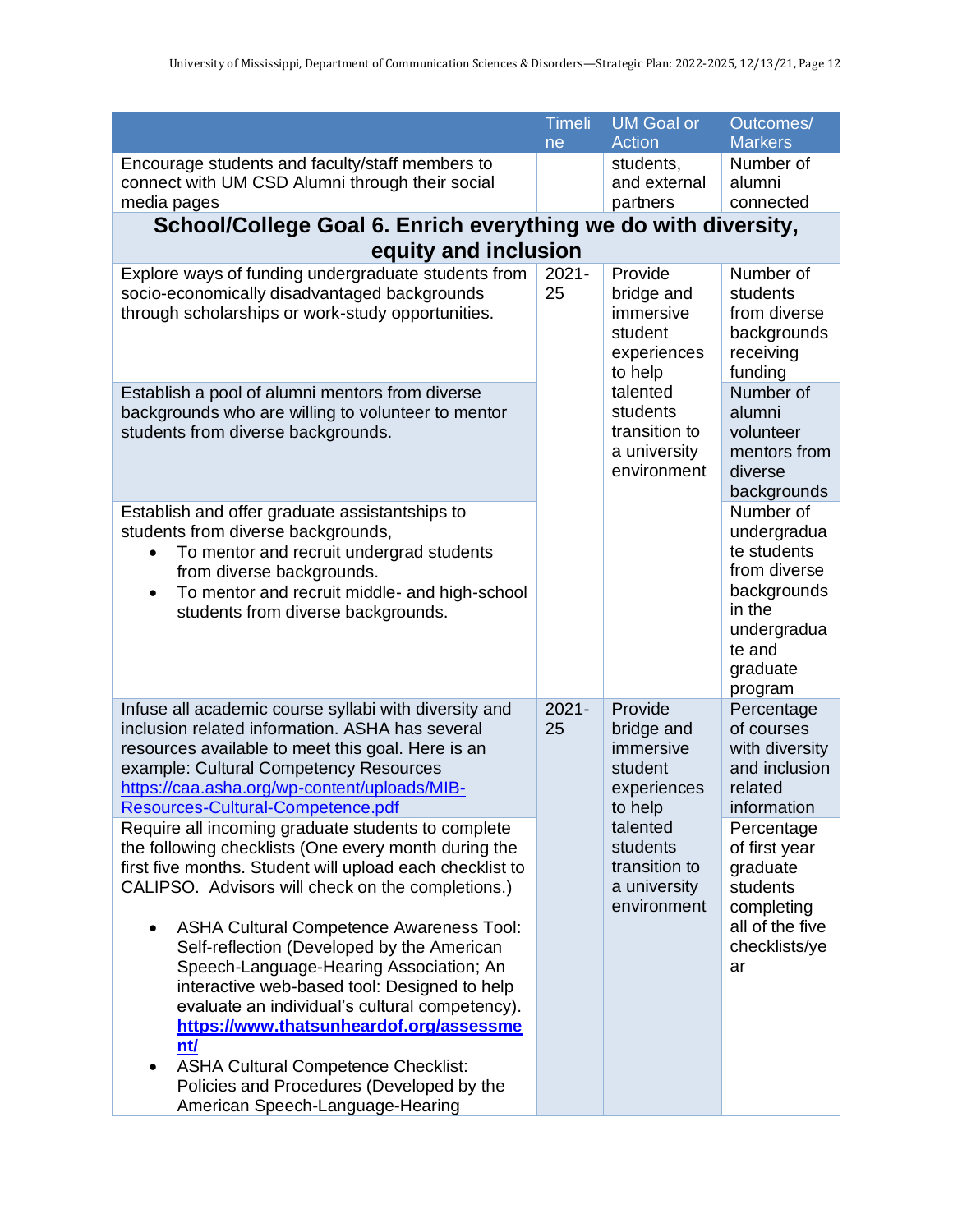|                                                                                              | <b>Timeli</b> | <b>UM Goal or</b> | Outcomes/      |
|----------------------------------------------------------------------------------------------|---------------|-------------------|----------------|
| Association. A pen-and-paper tool: Designed                                                  | ne            | <b>Action</b>     | <b>Markers</b> |
| to heighten your awareness of your                                                           |               |                   |                |
| agencies'/programs' policies and procedures                                                  |               |                   |                |
| and the impact/influence of cultural and                                                     |               |                   |                |
| linguistic factors.)                                                                         |               |                   |                |
| https://www.asha.org/siteassets/uploadedf                                                    |               |                   |                |
| iles/multicultural/policies-and-procedures-                                                  |               |                   |                |
| checklist.pdf                                                                                |               |                   |                |
|                                                                                              |               |                   |                |
| <b>ASHA Cultural Competence Check-In:</b>                                                    |               |                   |                |
| Culturally Responsive Practice. This tool was<br>developed to heighten your awareness of how |               |                   |                |
| you view the influence of culture and                                                        |               |                   |                |
| language on service delivery.                                                                |               |                   |                |
| https://www.asha.org/siteassets/uploadedf                                                    |               |                   |                |
| iles/multicultural/culturally-responsive-                                                    |               |                   |                |
| practice-checklist.pdf                                                                       |               |                   |                |
|                                                                                              |               |                   |                |
| ASHA Self-Reflection: Gender Inclusivity:                                                    |               |                   |                |
| Responses are not intended to be an end                                                      |               |                   |                |
| point but rather to provide consideration on                                                 |               |                   |                |
| how to be inclusive. Self-reflection and                                                     |               |                   |                |
| learning are ongoing components of cultural                                                  |               |                   |                |
| and clinical competence                                                                      |               |                   |                |
| https://www.asha.org/siteassets/uploadedf                                                    |               |                   |                |
| iles/multicultural/gender-inclusivity-self-<br>reflection.pdf                                |               |                   |                |
|                                                                                              |               |                   |                |
| <b>Cultural Competence Self-Evaluation Form</b>                                              |               |                   |                |
| (CCSE) (Developed by: Anthony J Marsella. ©                                                  |               |                   |                |
| AJM (2009) Atlanta, Georgia. Free use with                                                   |               |                   |                |
| acknowledgement and citation. Based on                                                       |               |                   |                |
| Marsella, Kaplan, & Suarez, 2000; Yamada,                                                    |               |                   |                |
| Marsella, & Yamada, 1998; Yamada,                                                            |               |                   |                |
| Marsella, & Atuel, 2002; Hanson, Pepitone,                                                   |               |                   |                |
| Green (2000). Contact: marsella@hawaii.edu;                                                  |               |                   |                |
| A pen and paper tool Intended for related                                                    |               |                   |                |
| service providers working with adults,                                                       |               |                   |                |
| including psychology and counseling                                                          |               |                   |                |
| disciplines.)                                                                                |               |                   |                |
| http://www.indigenouspsych.org/Members/<br>Marsella,%20Anthony/Cultural%20Compet             |               |                   |                |
| ence%20Self%20Evaluation.pdf                                                                 |               |                   |                |
|                                                                                              |               |                   |                |
| <b>Cultural Competence Self-Assessment</b>                                                   |               |                   |                |
| <b>Checklist for Practitioners Providing</b>                                                 |               |                   |                |
| Behavioral Health Services to Children, Youth                                                |               |                   |                |
| and their Families (Developed by Tawara D.                                                   |               |                   |                |